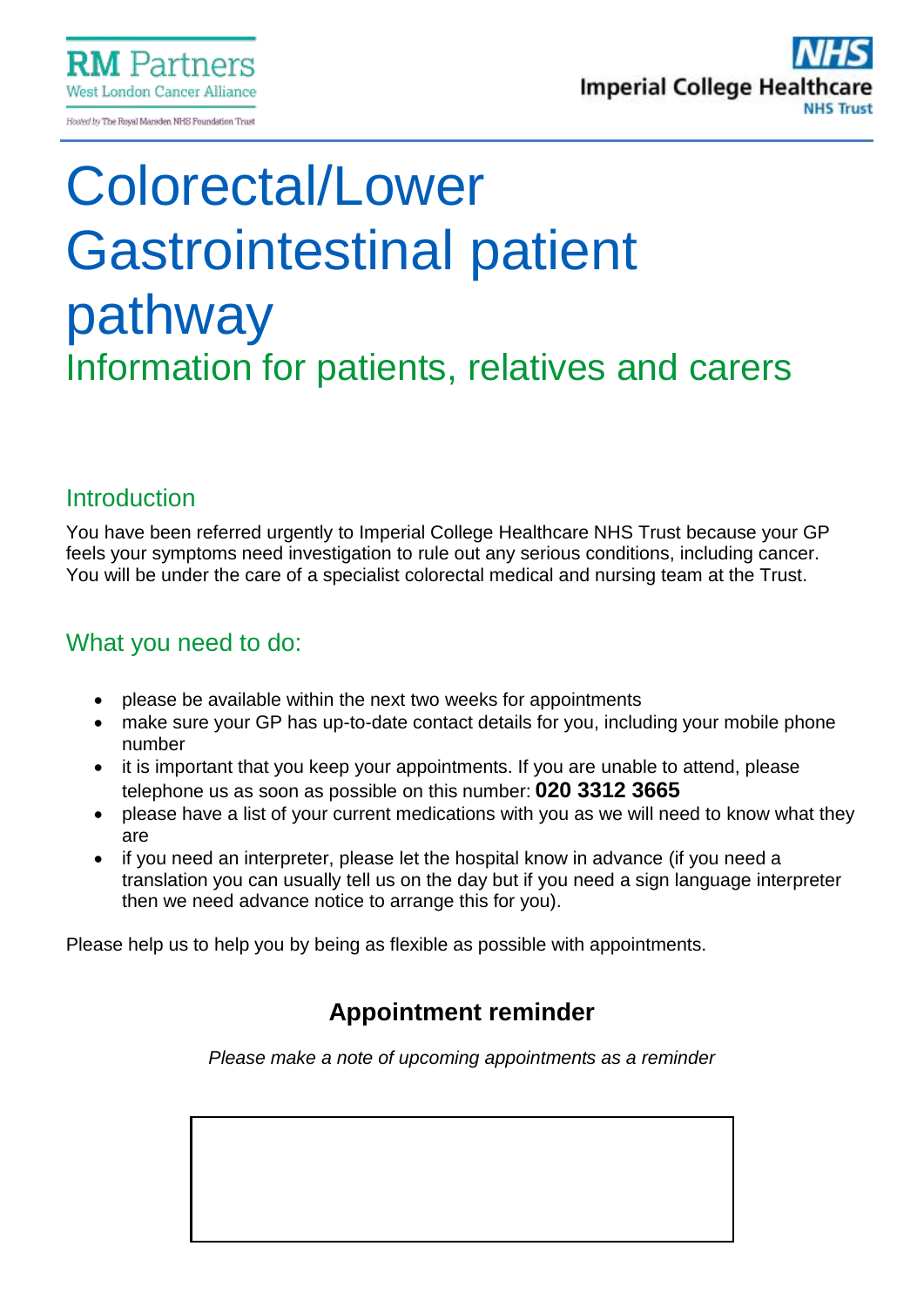# Patient pathway

# **Referral**

The GP will refer you to Imperial College Healthcare NHS **Trust** 

# **Telephone appointment**

The nurse specialist/consultant nurse will call you and carry out a telephone assessment, usually within four working days of the GP referring you. They will ask you questions about your symptoms and then book you for the most appropriate test. In most cases you will **not** need to be seen in clinic at the hospital but, if the nurse feels an appointment is needed instead of a telephone call, they will arrange for you to see either a specialist nurse or doctor in the outpatient clinic.



**Colonoscopy** CT colonography | | OGD Flexible sigmoidoscopy **Outpatient** appointment MRI scan **Results**  After your test results have been reviewed, you will either; be referred back to your GP, invited to have further tests or offered an outpatient appointment. A letter will go to your GP with your results within 14 working days of your test. A copy will also be sent to you.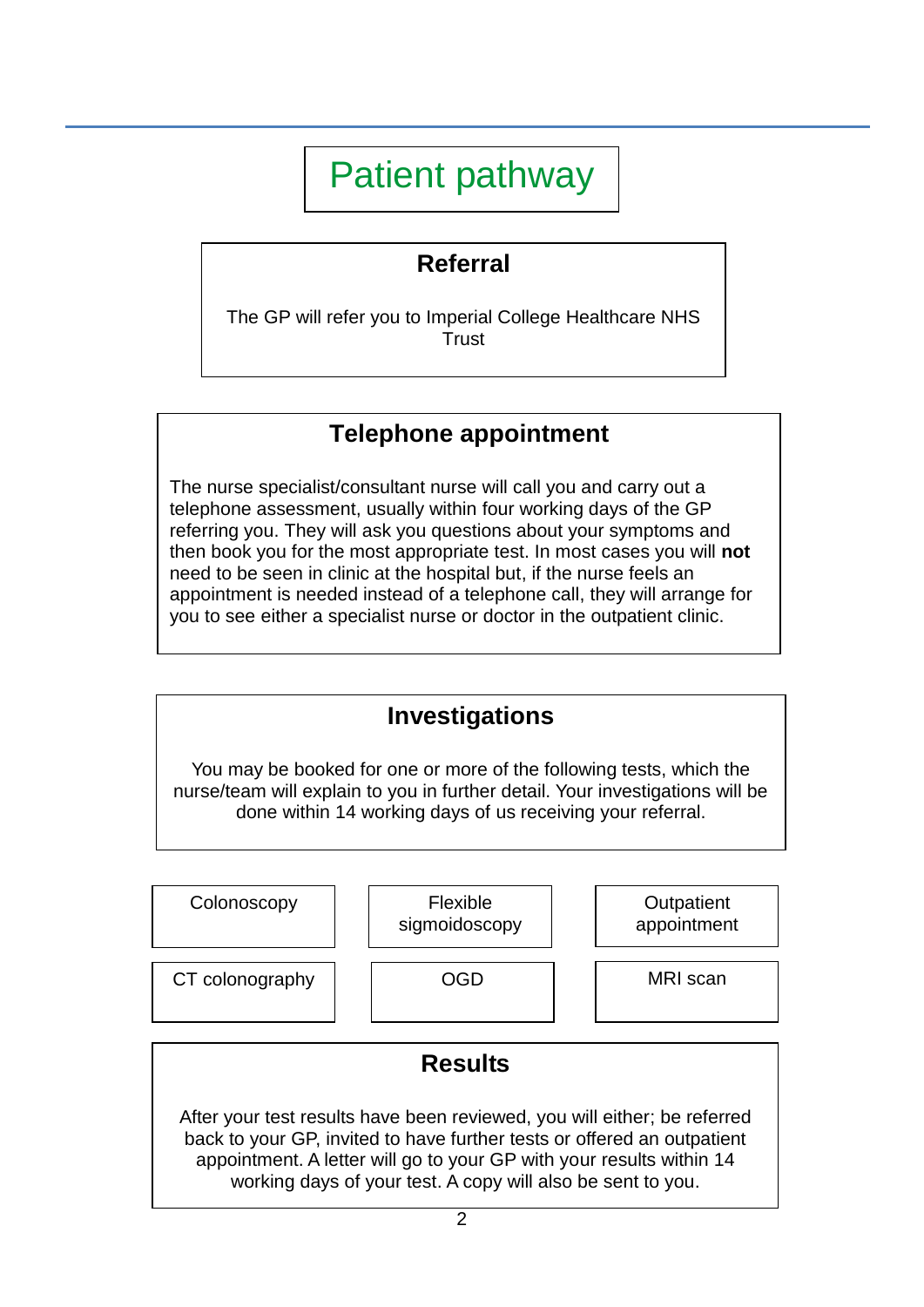## Following referral from your GP

Once you have been referred to the hospital, you will have a telephone appointment with a specialist nurse or consultant nurse. It is ideal if the time and date of the telephone call are confirmed with you before you leave the GP surgery. Please allow 15 minutes before and after the agreed call time in case we are able to call early or are running late due to clinical commitments.

It is very important that you answer this phone call as you will need to confirm the following information:

- details of your symptoms
- information about any pre-existing medical conditions
- a list of medication you may be taking
- agree a suitable date/time for any tests or an outpatient appointment

#### **Outpatient appointment**

If an outpatient appointment is necessary instead of the telephone assessment this will be organised for you. It will be with a doctor or nurse who specialises in the care that you require, held in an outpatient area. We will send you a letter confirming the details of where, when and who you will be seen by at this appointment.

# What tests might I be sent for?

#### **Colonoscopy**

A colonoscopy is a day case procedure to examine the lining of the bowel for abnormalities. A narrow, flexible, telescopic video camera is passed through your rectum (back passage) into the bowel and large intestine. The bowel needs to be completely empty, so you will be asked to follow a careful diet and take the laxatives provided to clear the bowel.

# **CT colonography**

CT colonography uses a CT scanner to look at your bowel and the rest of the abdominal organs. A narrow, flexible tube will be placed into your rectum (back passage) so that your bowel can be gently inflated with carbon dioxide gas. A computer creates images of your bowel which will be reviewed by an expert who looks for abnormalities. To ensure good quality images are produced you will be asked to follow a careful diet and take the laxatives provided to clear the bowel.

#### **Flexible sigmoidoscopy**

Flexible sigmoidoscopy is an outpatient procedure that is used to look inside the lower part of your large bowel. A narrow, flexible telescopic video camera is passed through your rectum (back passage) into the bowel and large intestine. The bowel needs to be empty so you will be given an enema (an enema is a way of passing fluid into the rectum which stimulates the bowel to work) to use before the examination.